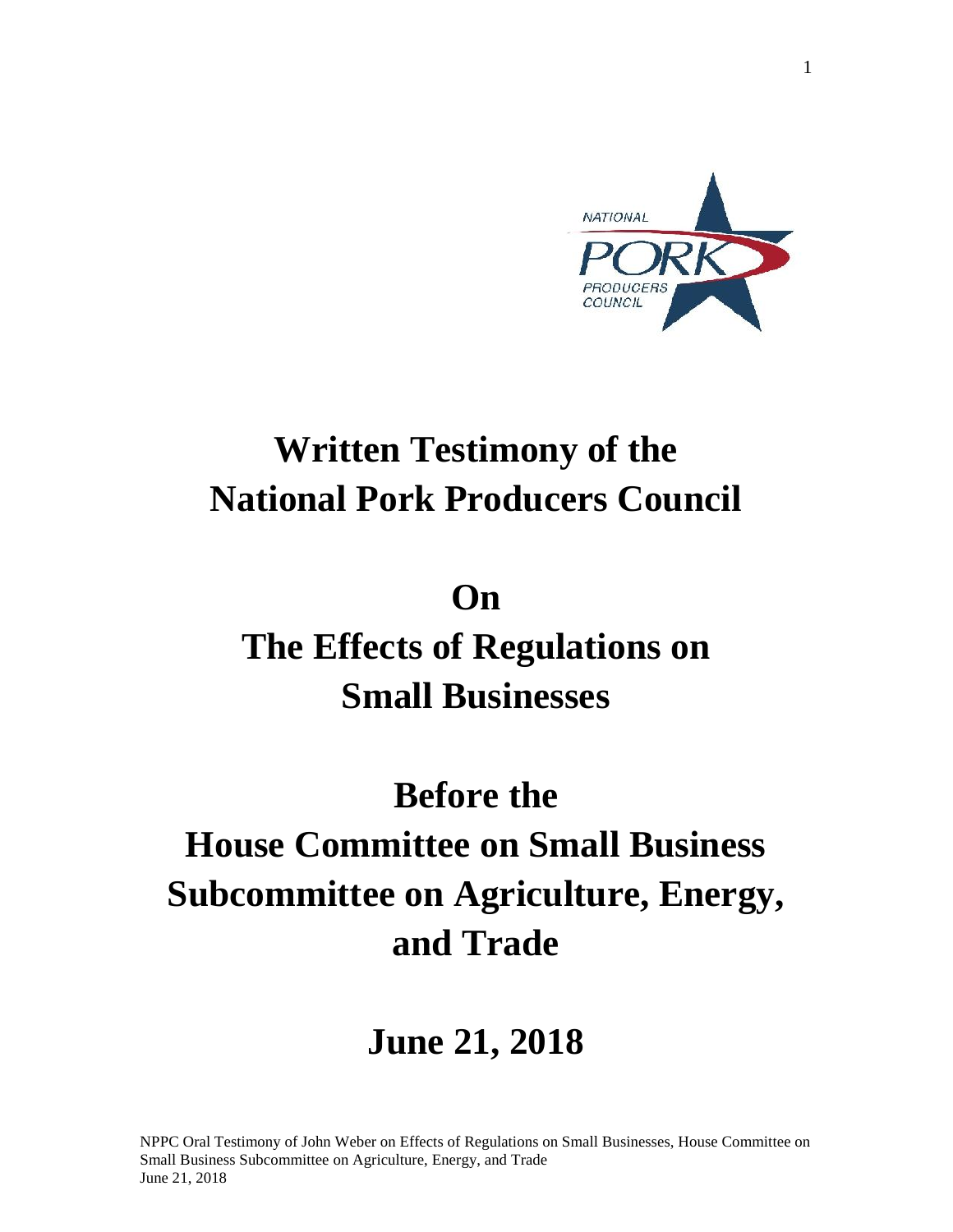#### **Introduction**

The National Pork Producers Council (NPPC) is an association of 42 state pork producer organizations that serves as the global voice for the U.S. pork industry. NPPC represents the interests of America's 60,000 pork producers, the vast majority of whom would be classified as small businesses.

The U.S. pork industry represents a significant value-added activity in the agricultural economy and the overall U.S. economy. In 2017, pork producers marketed about 120.5 million hogs, and those animals provided total cash receipts of more than \$20 billion. Overall, an estimated \$23 billion of personal income and \$39 billion of gross national product are supported by the U.S. pork industry.

Exports of pork add significantly to the bottom line of each pork producer. U.S. exports of pork and pork products in 2017 totaled 5.4 billion pounds – a record – valued at nearly \$6.5 billion. That represented almost 27 percent of U.S. production, and those exports added more than \$53 to the value of each hog marketed. (The average price received for a market hog in 2017 was \$147.) Exports support approximately 110,000 jobs in the U.S. pork and allied industries.

Iowa State University economists Daniel Otto, Lee Schulz and Mark Imerman estimate that the U.S. pork industry is directly responsible for the creation of more than 37,000 full-time equivalent pork producing jobs and generates about 128,000 jobs in the rest of agriculture. It is responsible for approximately 102,000 jobs in the manufacturing sector, mostly in the packing industry, and 65,000 jobs in professional services such as veterinarians, real estate agents and bankers. All told, the U.S. pork industry supports more than half a million mostly rural jobs in the United States.

U.S. pork producers today provide 25 billion pounds of safe, wholesome and nutritious meat protein to consumers worldwide.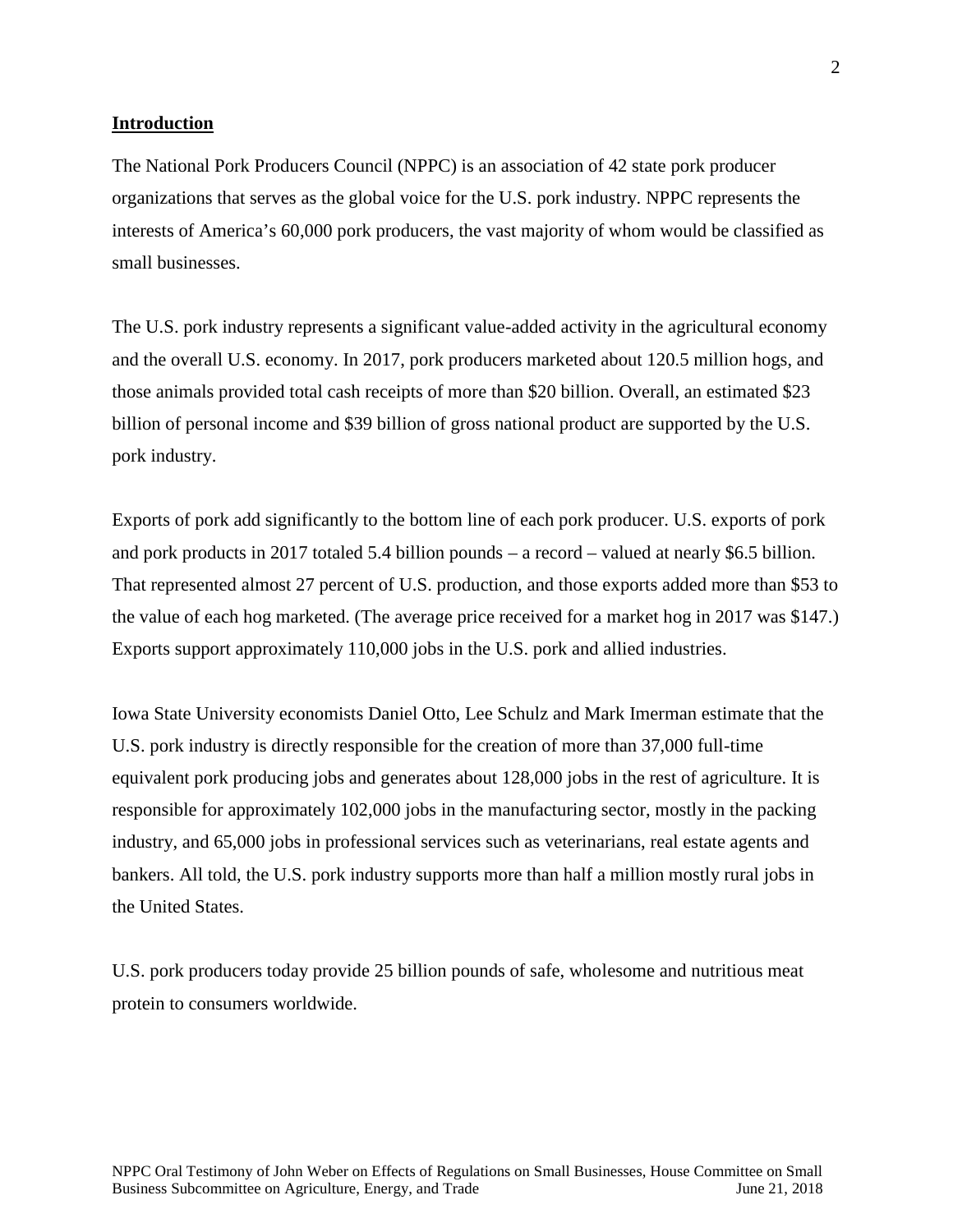#### **Cost of Federal Regulations**

Federal regulations cost the American economy more than \$2 trillion annually in direct costs, lost productivity and higher prices, according to a 2014 study conducted by Lafayette College economists Mark and Nicole Crain for the National Association of Manufacturers. That's a cost to employers of about \$10,000 per employee per year, and for small businesses, the cost per worker is nearly \$18,000 annually. [http://www.nam.org/Data-and-Reports/Cost-of-Federal- Regulations/Federal-Regulation-Full-Study.pdf]

From 2009 through 2016, more than 21,000 new rules were imposed on business and agriculture at a cost of about \$110 billion, according to data from the Government Accountability Office.

America's farmers and ranchers, currently facing a decline in incomes, a growing labor shortage, market volatility caused by trade disputes and the vagaries of Mother Nature, can only be disheartened by also having to contend with the red tape and unfunded mandates spewing forth from bureaucrats in Washington.

(Chinese and Mexican tariffs on U.S. pork are causing significant harm to hog farmers. Iowa State University economists estimate losses for 2018 at more than \$2 billion, all attributable to the retaliatory duties on U.S. pork exports. See the attachment.)

Indeed, regulations consistently are cited by farmers as the No. 1 burden on their productivity; they must expend additional resources to hire professionals to ensure compliance, or must spend their own valuable time deciphering the regulatory maze, which carries its own opportunity costs. [http://www.nsba.biz/wp-content/uploads/2017/01/Regulatory-Survey-2017.pdf]

In addition to added costs and lost time, the ever-changing regulatory landscape creates uncertainty for farmers, hindering innovation while making it difficult to formulate investment plans or estimate next year's returns. (The Trump administration has made a tremendous effort to address the regulatory burden. The Office of Management and Budget's December 2017 "Current Regulatory Plan and the Unified Agenda of Regulatory and Deregulatory Actions"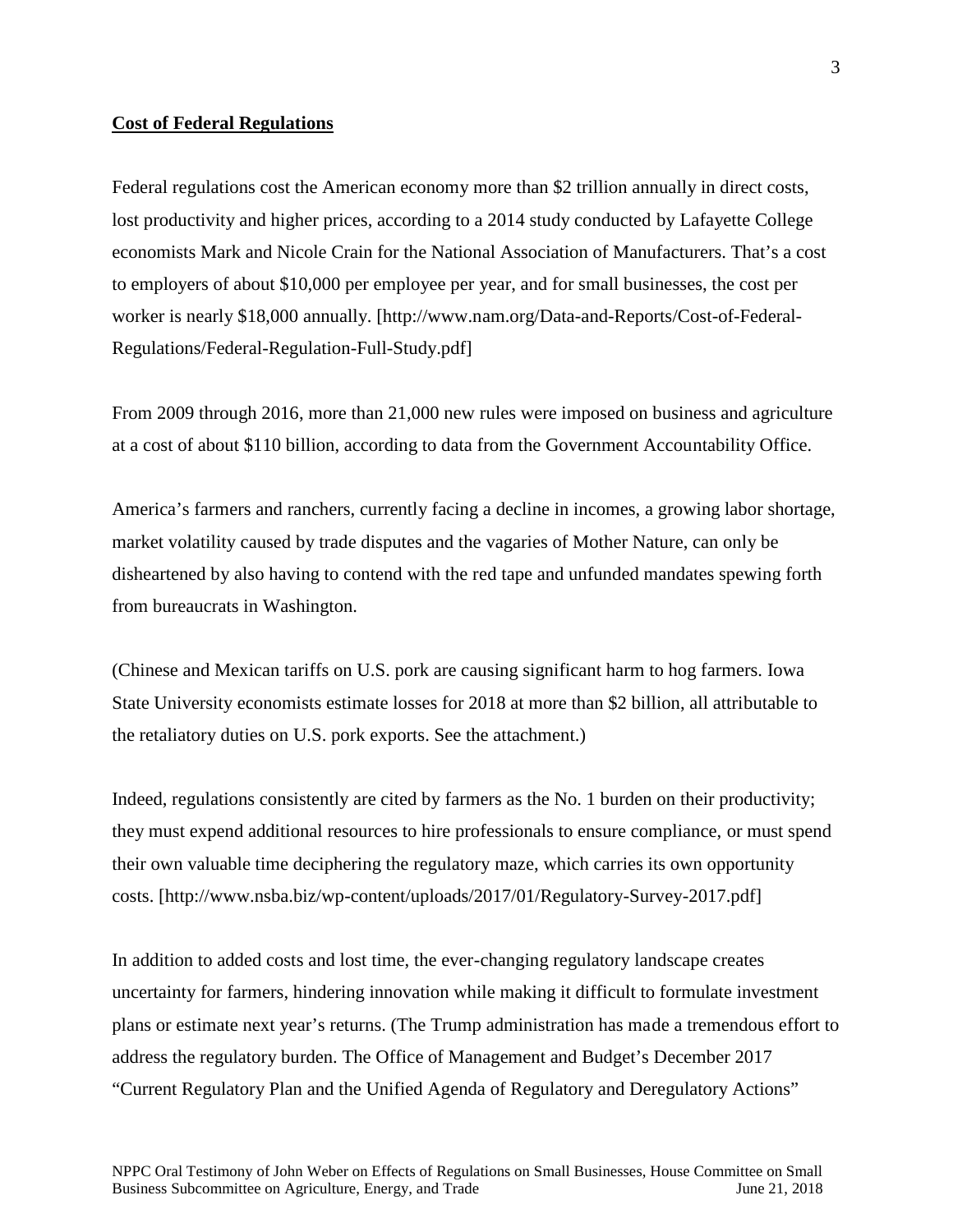showed that 635 regulations had been withdrawn, 244 were made inactive and 700 were delayed.)

Over the past 10 years, however, the U.S. pork industry – and many other sectors of American agriculture – have had to deal with significant federal regulations related to the buying and selling of livestock, labeling meat, trucking, air emissions, clean water, antibiotics use and organic livestock production.

Farmers aren't opposed to regulations, as such, but rules – whether federal, state or local – should be based on sound science and/or analyses, be practical to implement and cost effective and address actual problems that need solutions. Additionally, before being promulgated, regulations should be subject to cost-benefit analyses, and rules whose costs far outweigh their benefits should be scrapped.

#### **Major Rules Affecting Pork Producers**

#### *The Bad*

#### **1. GIPSA Rule**

Pork producers have had to struggle with several major regulations since 2010. Perhaps the biggest and potentially most costly was the so-called GIPSA Rule, a regulation written by the U.S. Department of Agriculture's Grain Inspection, Packers and Stockyards Administration.

Issued almost eight years ago to the day, the GIPSA Rule would have dictated the terms of private contracts between the sellers and buyers of livestock and poultry, restricted marketing arrangements, required reams of paperwork and made certain industry practices *per se* violations of the Packers and Stockyards Act (PSA).

An economic analysis conducted in 2010 and updated in 2016 by Informa Economics found that today the regulation would cost the U.S. pork industry more than \$420 million annually, or more than \$4 per hog.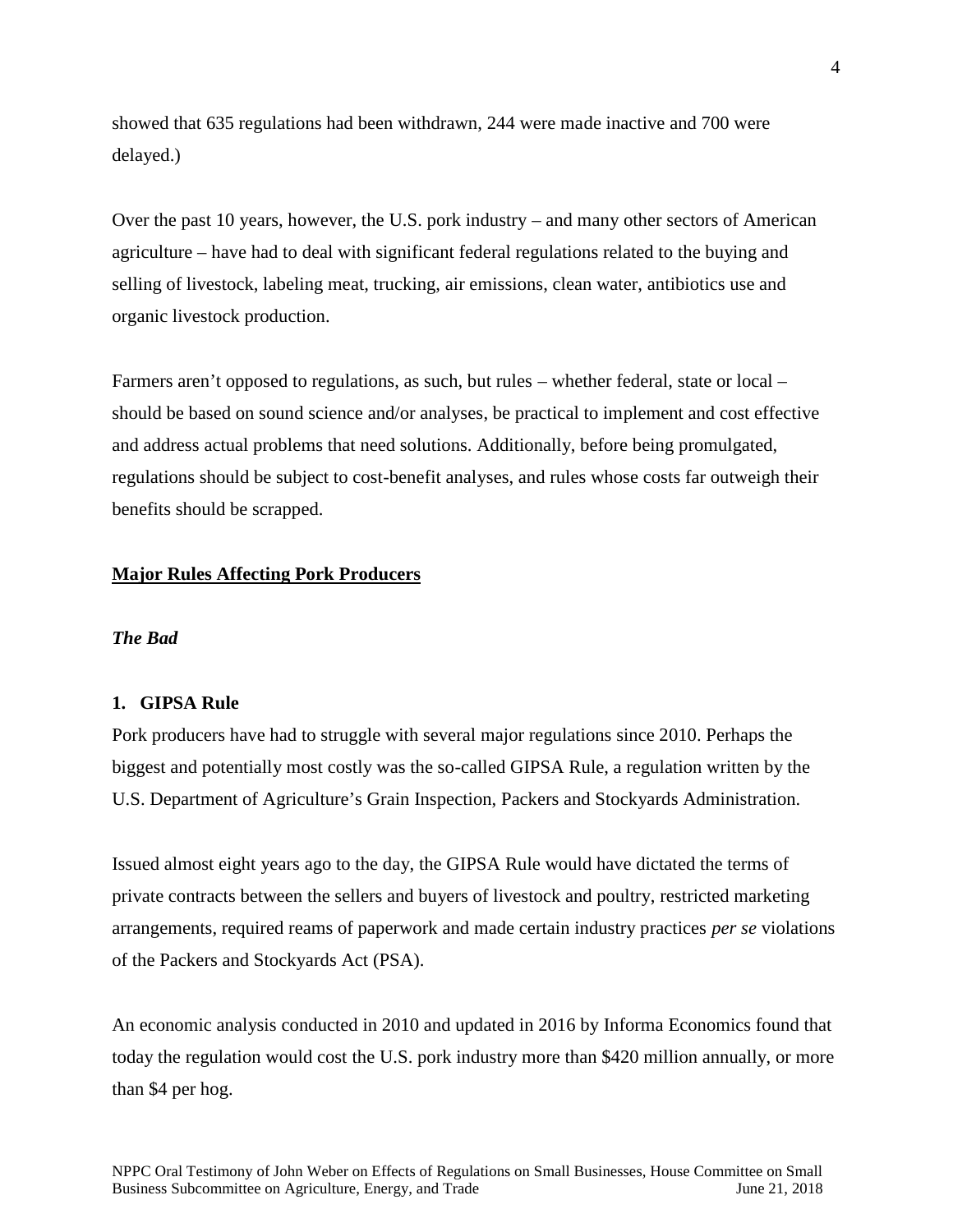Livestock industry analysts said the rule would have stifled industry innovation, forced simple contact disputes into federal court and compelled meat packers to own animals rather than contract with farmers to raise them to avoid any PSA legal exposure.

With fewer contracts available, livestock farmers likely would have been forced to rely on the "cash" market, where prices tend to be lower and risks greater. Many farmers would have been hard-pressed to survive in that market, and others may not have been able to get from bankers – who are very risk averse – the capital needed to operate. As producers went out of business, concentration and vertical integration in meat processing would have increased.

But it wasn't just the potential costs, complexities and consequences of the regulation that perplexed pork producers and other food-animal farmers. It was how the rule was written that was most disturbing.

GIPSA lacked authority or exceeded it in writing certain provisions of the regulation, it failed to support the need for the rule with evidence of problems in the pork industry, and it didn't consider its own studies showing that restricting contracts could harm the livestock industry.

The provision of the rule that declared no showing of injury to competition would be necessary to establish a violation of the PSA, for example, was in direct contradiction to the rulings from eight of the 13 circuits of the U.S. Court of Appeals. It also was something Congress considered and rejected during its debate on the 2008 Farm Bill, the vehicle that directed USDA to write regulations related to the PSA.

The regulation also was offered with no meaningful analysis of its impact on the livestock industry, and no economic analysis was done.

Despite the significant flaws in the GIPSA Rule and 16,000 comments in opposition to it just from pork producers, it took more than seven years to kill it. (The Trump administration in mid- October 2017 announced it would withdraw the last proposed remnants of the 2010 regulation. But it's not dead yet. Congress should fix the problem once and for all.)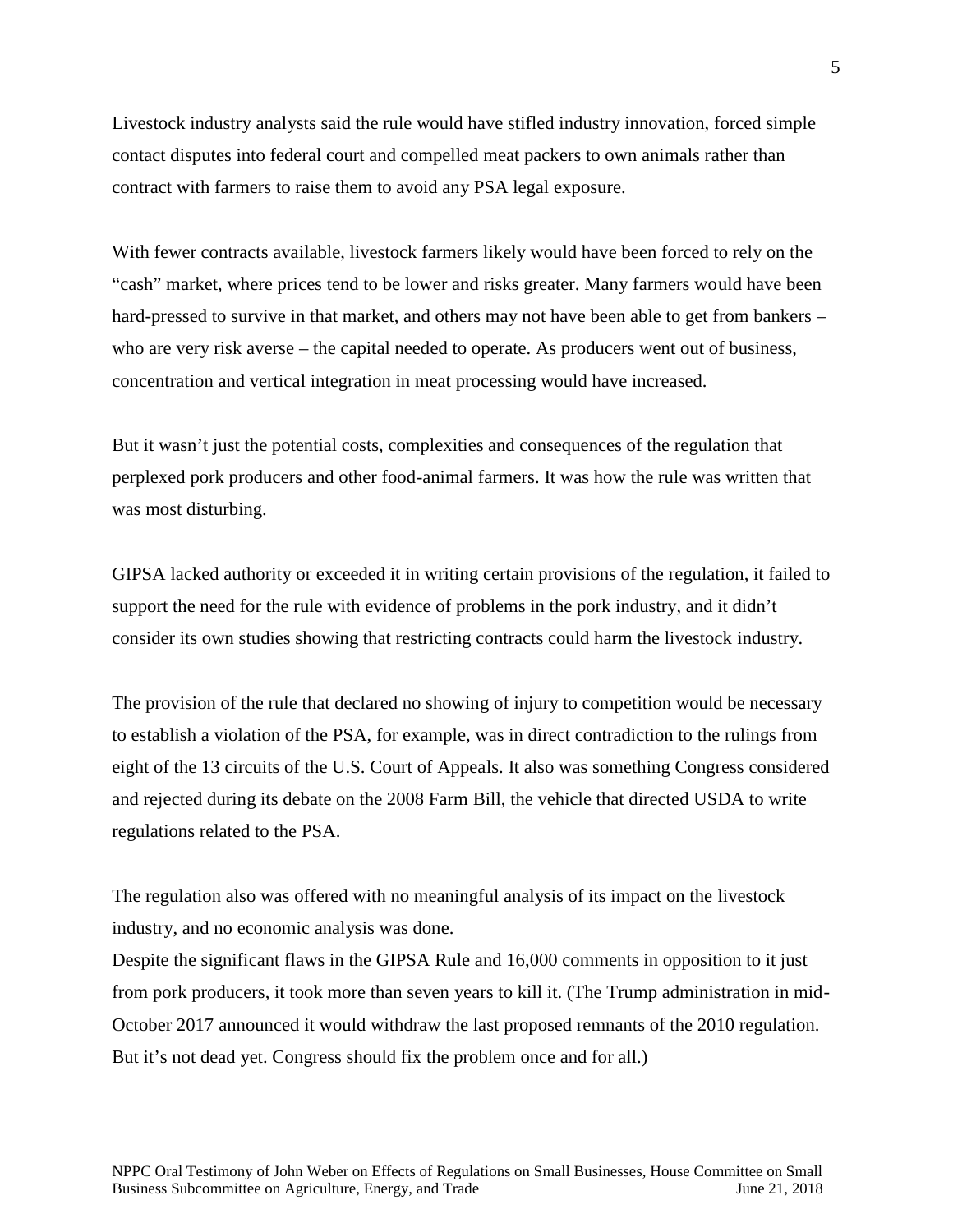In the rule-making process, there often seems to be a disconnect between the federal bureaucracy and the "regulated community."

#### **2. WOTUS Rule**

The Obama-era Waters of the United States (WOTUS) Rule is illustrative. The regulation, proposed in April 2014 and effective in late August 2015, sought to clarify the authority under the Clean Water Act (CWA) of the U.S. Environmental Protection Agency and the U.S. Army Corps of Engineers over various waters.

Their jurisdiction – based on several U.S. Supreme Court decisions – had included "navigable" waters and waters with a significant hydrologic connection to navigable waters.

But the WOTUS Rule broadened that to include, among other water bodies, grass waterways, upstream waters and intermittent and ephemeral streams (also known as ditches) such as the kind farmers use for drainage and irrigation. It also covered lands adjacent to such waters.

That expanded jurisdiction would have had a significant negative impact on many agricultural practices. That's because under the CWA there is an absolute prohibition on discharging any "pollutant," which would include manure, chemical pesticide, fertilizer and even a seed of corn, into a WOTUS without a federal permit.

Bureaucrats wrote a regulation that would have subjected farmers to criminal penalties and civil fines of up to \$38,500 a day for planting crops without a CWA discharge permit. What's more, they gave private citizens and activist groups the power to enforce the rule!

(The WOTUS Rule is tied up in several courts cases. It is enjoined in 24 states, while its status is unclear in the other 26. Meanwhile, the administration is in the process of rescinding the regulation and proposing a new rule to protect the nation's waterways, with input from stakeholders, including farmers.)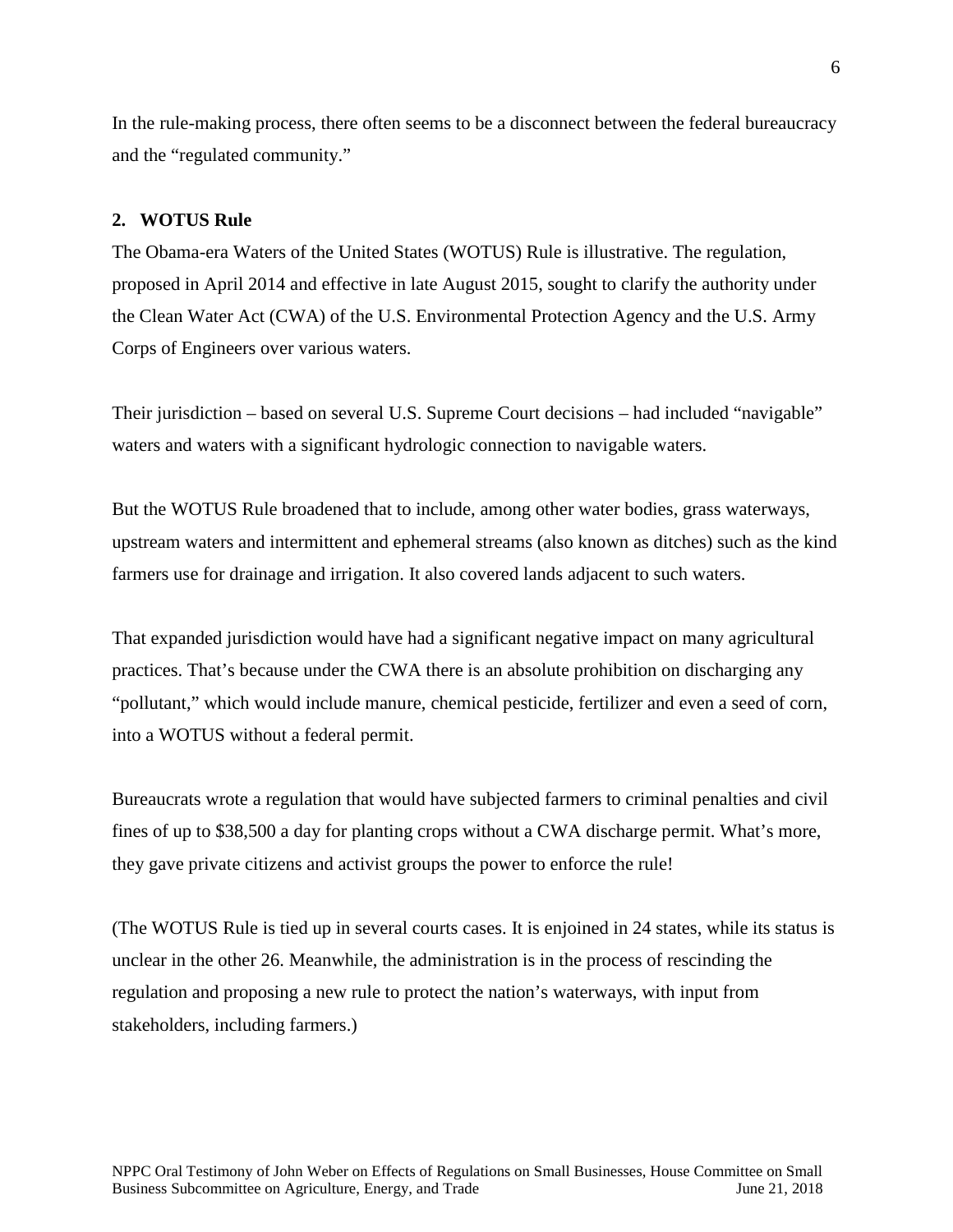#### **3. Organic Livestock Rule**

While it was not a "major" regulation for pork producers, the Organic Livestock and Poultry Practices Rule is another good example of a flawed rule-making process and of an unnecessary, unscientific mandate from Washington.

Issued by the Obama administration at the very end of its term, the regulation would have added animal welfare standards to the nation's organic food production law. That 1990 USDA statute limits consideration of livestock as organic to feeding and medication practices.

The proposed regulation would have dictated how organic producers raised and cared for livestock and poultry, including during transport and slaughter. It would have specified, without scientific justification, which common practices were allowed and prohibited in organic livestock and poultry production. The rule also would have established unreasonable indoor and outdoor space requirements for animals. In short, the regulation would have eliminated producers' discretion to make sound decisions about animal care.

NPPC wrote to USDA in its comments in opposition to the regulation that the rule's welfare standards were not based on science and were outside the scope of the 1990 organic food production law. The new standards would have presented serious challenges to livestock producers and added complexity to the organic certification process, creating significant barriers to existing and new organic producers. (In its own analysis of the regulation, USDA said 90 percent of the existing organic egg farmers wouldn't have met the new standards.) The organization also noted that the standards seemed to be based on public perception – or USDA's understanding of that perception – of "good animal welfare" and did not reflect a consensus by experts in animal welfare and handling.

"The inclusion of animal welfare requirements into the organic food production law is no different than requiring that all farmers wear bib overalls or paint their barns red in deference to public sentiment," wrote NPPC.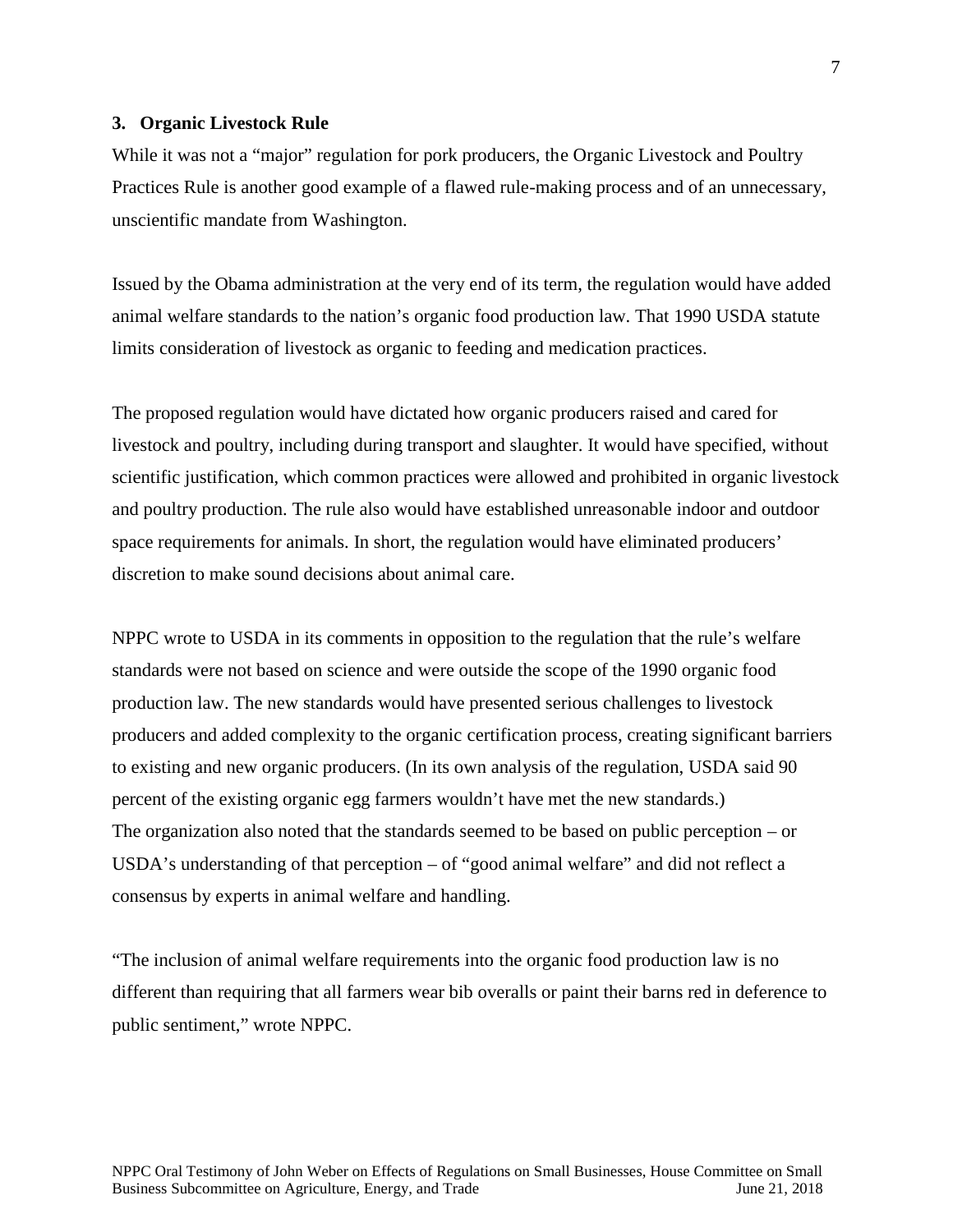Some of the standards could have jeopardized animal and public health. The provision on outdoor access, for example, was in conflict with pork industry best management practices to prevent swine diseases that pose threats to animal and human health.

#### **4. Hours of Service Rule**

Another regulation on which the regulators seemed to take a one-size-fits-all approach is the Department of Transportation (DOT) Hours of Service Rule for commercial truckers, engaged in interstate commerce.

The rule limits such truckers to 11 hours of driving time and 14 consecutive hours of on-duty time in any 24-hour period. Once drivers reach that limit, they must pull over, go "off duty" and wait 10 hours before driving again.

But drivers transporting livestock and poultry can't just pull over and leave their animals unattended to suffer or die in the 100-degree heat of Iowa, or the minus-20 degree cold of Minnesota.

NPPC has been working closely with DOT to add flexibility to the Hours of Service Rule and is supporting legislation sponsored by Sens. Hoeven and Bennet that would set up a DOT working group, which would include farmers and the truckers who haul livestock, to develop a regulation that protects highway safety while allowing livestock haulers to transport animals in a safe and humane way.

Of course, not all regulation is bad.

#### *The Good*

#### **1. New Swine Slaughter Inspection System Rule**

NPPC is urging USDA, for example, to finalize a regulation that would give packing plants greater responsibility for hog carcass inspections, while the agency's Food Safety and Inspection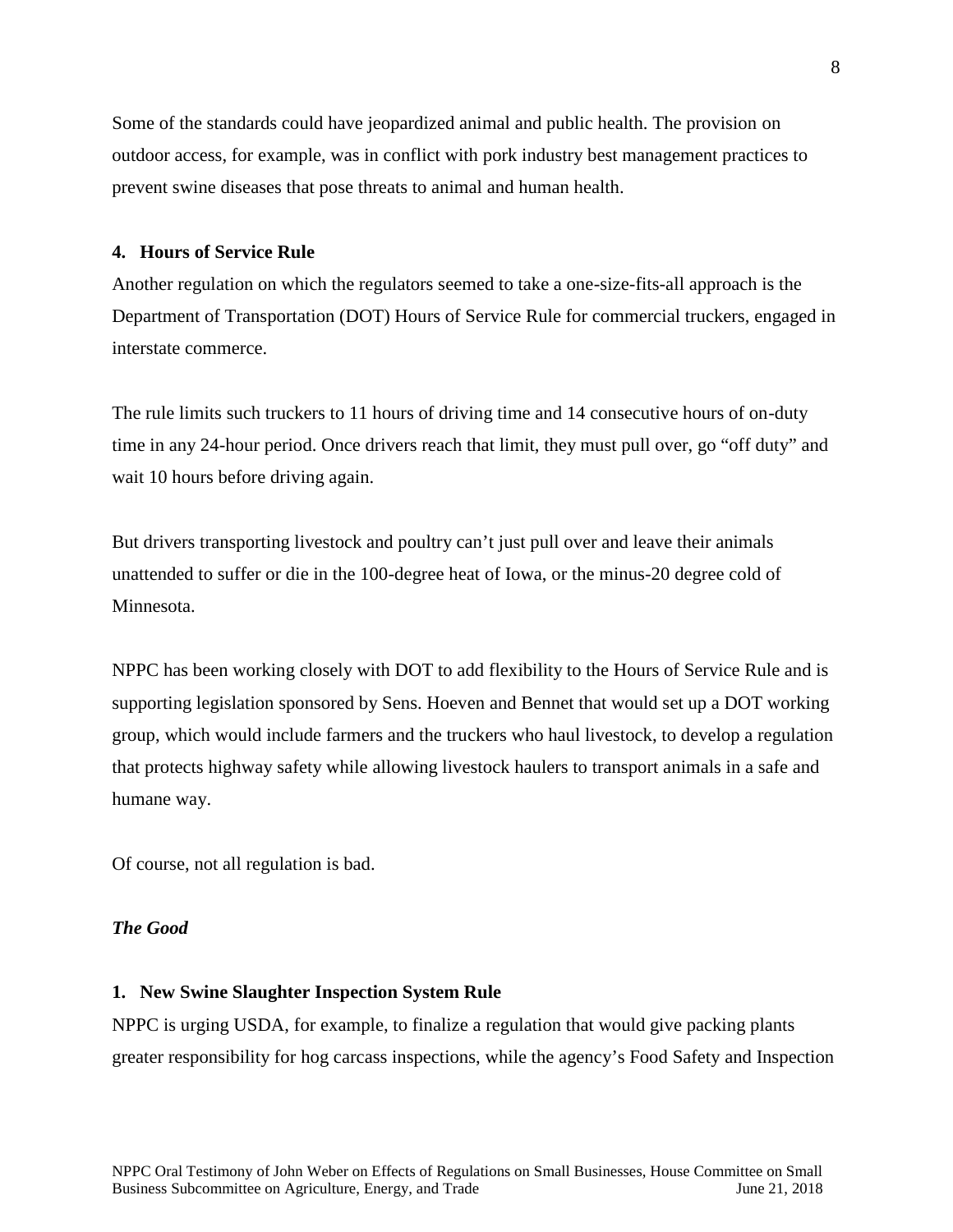Service (FSIS) employees would ensure the effectiveness of those activities and focus on other food-safety verification tasks.

The New Swine Slaughter Inspection System (NSIS) Rule is an expansion of and improvement on the current HACCP-based Inspection Models Project (HIMP) pilot program currently in five pork establishments. HIMP has helped enhance food safety and humane animal handling and allowed for better utilization of FSIS and industry resources.

#### **2. Alternative Proteins**

NPPC also is asking USDA to regulate so-called laboratory proteins: plant- and chemical-based products that are manufactured in scientific laboratories and labeled and marketed as "meat."

Manufacturers of plant-based products are trying to blur the distinction between their products and conventionally produced meat and poultry. Packages often have pictures of animals on them, or use words such as "beefy" in large type (much larger than any indication that the product is plant-based). Companies making the products are trying to occupy the best of both worlds, making broad claims about sustainability and taking issue with animal agriculture's production practices while trying to mimic meat on grocery shelves.

Proponents of chemical-based products, which right now are not commercially viable, often refer to them as "clean meat," which obviously is meant to disparage traditionally produced meat products and cause even further confusion for investors and consumers. For farmers, this is neither acceptable, nor true.

#### **3. Agricultural Visas**

The pork industry also is supporting federal legislation and its accompanying regulations to establish a non-seasonal agricultural guest worker visa to address a severe farm labor shortage. (The unemployment rate in the top pork-producing Congressional Districts averages 2.8 percent; the national average is about 3.8 percent.)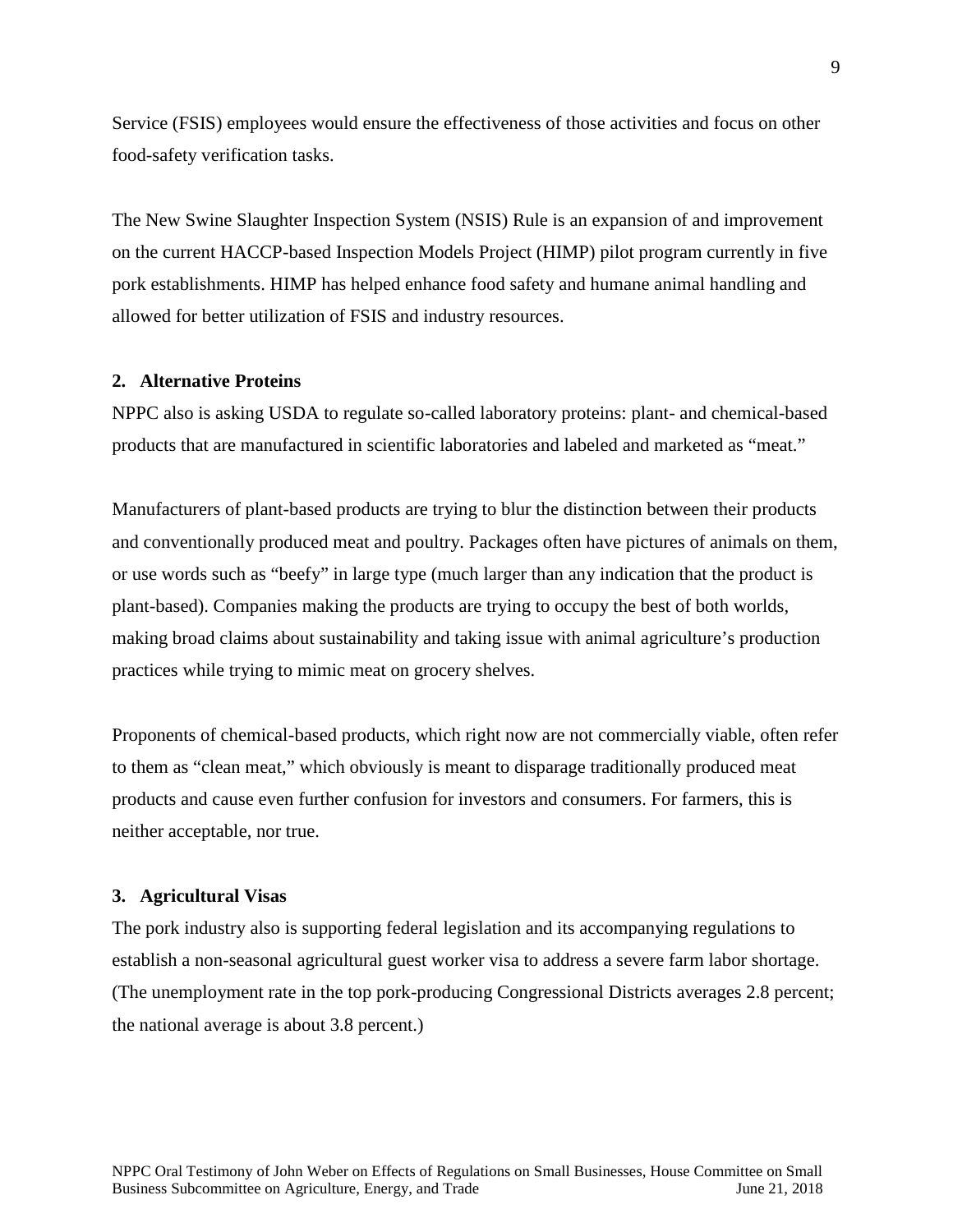Additionally, NPPC is urging the Department of Labor to eliminate some of the red tape for hiring foreign-born workers under existing visa programs, including the non-immigrant NAFTA Professional, or TN visa. The program allows citizens of Canada and Mexico, as NAFTA professionals, to work in the United States in prearranged business activities for U.S. or foreign employers.

#### **What Can Congress Do About Federal Red Tape?**

NPPC supports reducing the regulatory burden on U.S. pork producers and American agriculture by increasing accountability and transparency in the federal regulatory process, broadening the scope of required economic analyses, requiring agencies to work with key stakeholders throughout the rulemaking process and strengthening congressional oversight.

Congress can take a number of steps to ease the federal (and state) regulatory burden:

 Accountability: The Administrative Procedures Act (APA), which governs how federal agencies may promulgate regulations, has not been updated in a significant way in 70 years.

NPPC supports legislation, such as the "Regulatory Accountability Act," that would require agencies to consider cost-effective alternatives, use the best reasonably available science and periodically review whether existing regulations are meeting their original objectives. Additionally, NPPC supports legislation prohibiting federal agencies from using funds to advocate for comments on a proposed regulation.

 Transparency: Increasingly, key stakeholders are shut out of the regulatory process and often are given only 30 or 60 days to comment on regulations that an agency has spent years developing.

NPPC supports legislation, such as the "Regulatory Accountability Act," that would increase public participation in developing regulations.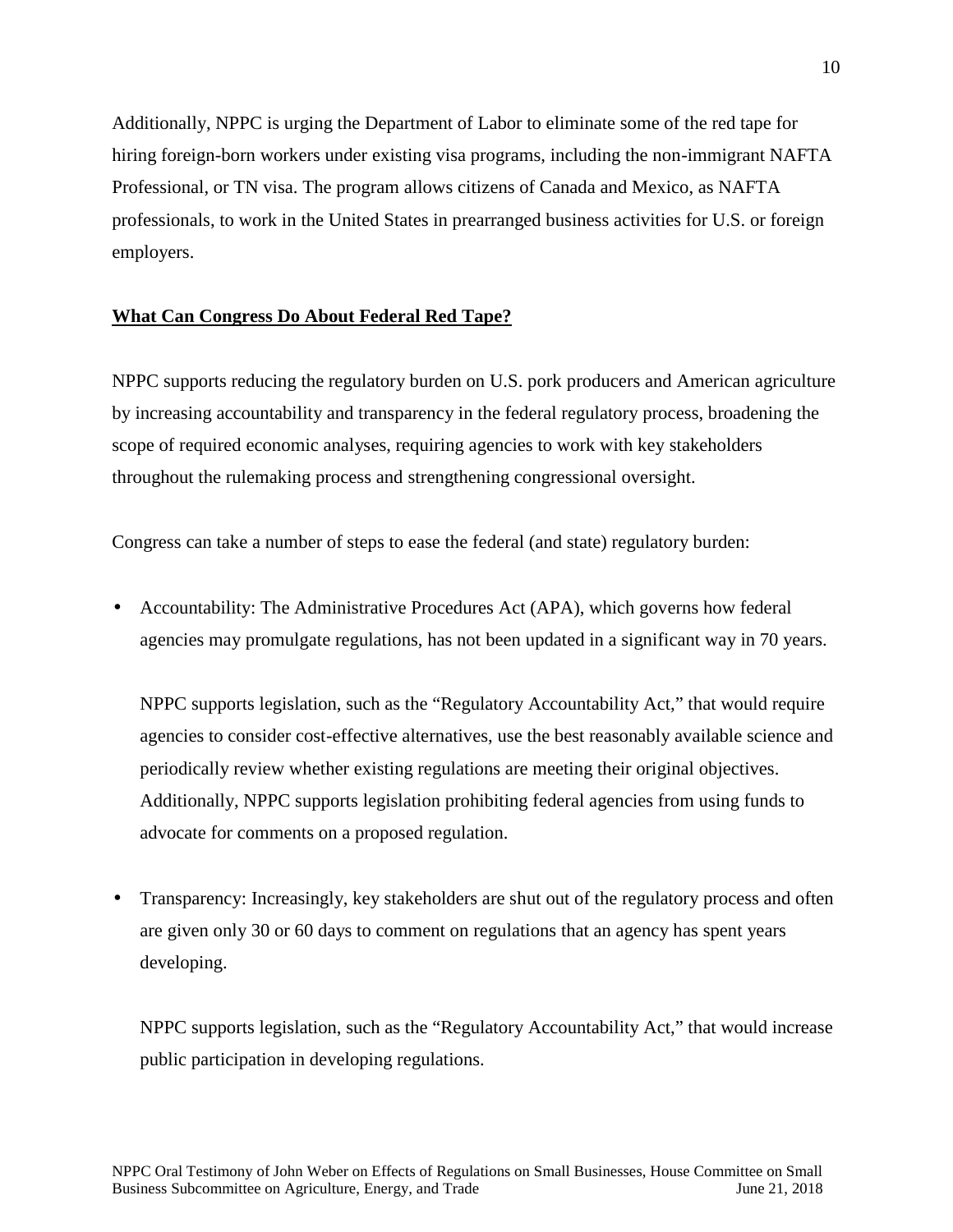• Congressional Oversight: Currently, Congress only may disapprove a regulation by passing a resolution pursuant to the Congressional Review Act (CRA).

NPPC supports legislation, such as the "Regulations from the Executive in Need of Scrutiny (REINS) Act," that would require congressional approval for all new major regulations – those with an economic impact of \$100 million or more – allowing for the people's voice to be heard and restoring balance between the executive and legislative branches.

#### **Role of Congress on State Regulations**

While they aren't federal rules, Congress still can have a role in some state regulations.

Two cases on point are the California and Massachusetts laws dictating certain food-animal production practices and – more importantly – banning the sale in the state of out-of-state products that don't meet their respective state dictates.

The California Legislature in 2010 banned the sale in the state of out-of-state eggs from hens housed in so-called battery cages. The law was adopted as an adjunct to a voter-approved 2008 ballot initiative that banned the hen housing as well as sow gestation stalls and crates for veal calves. California lawmakers wanted to protect the economic interests of their state egg producers by making out-of-state producers comply with the housing ban – just like in-state producers – if they wanted to sell product in California. (The state's voters this November will decide whether to extend the out-of-state sales prohibition to pork and veal.)

In 2016, Massachusetts voters approved Question 3, which banned sow gestation stalls, battery cages and veal crates *and* the sale in the state of pork, eggs and veal produced anywhere in the country from animals kept in the prohibited housing.

That means pork from pigs born to sows housed in gestation stalls on farms in Iowa, for example, will be prohibited from being sold in Massachusetts, beginning Jan. 1, 2022.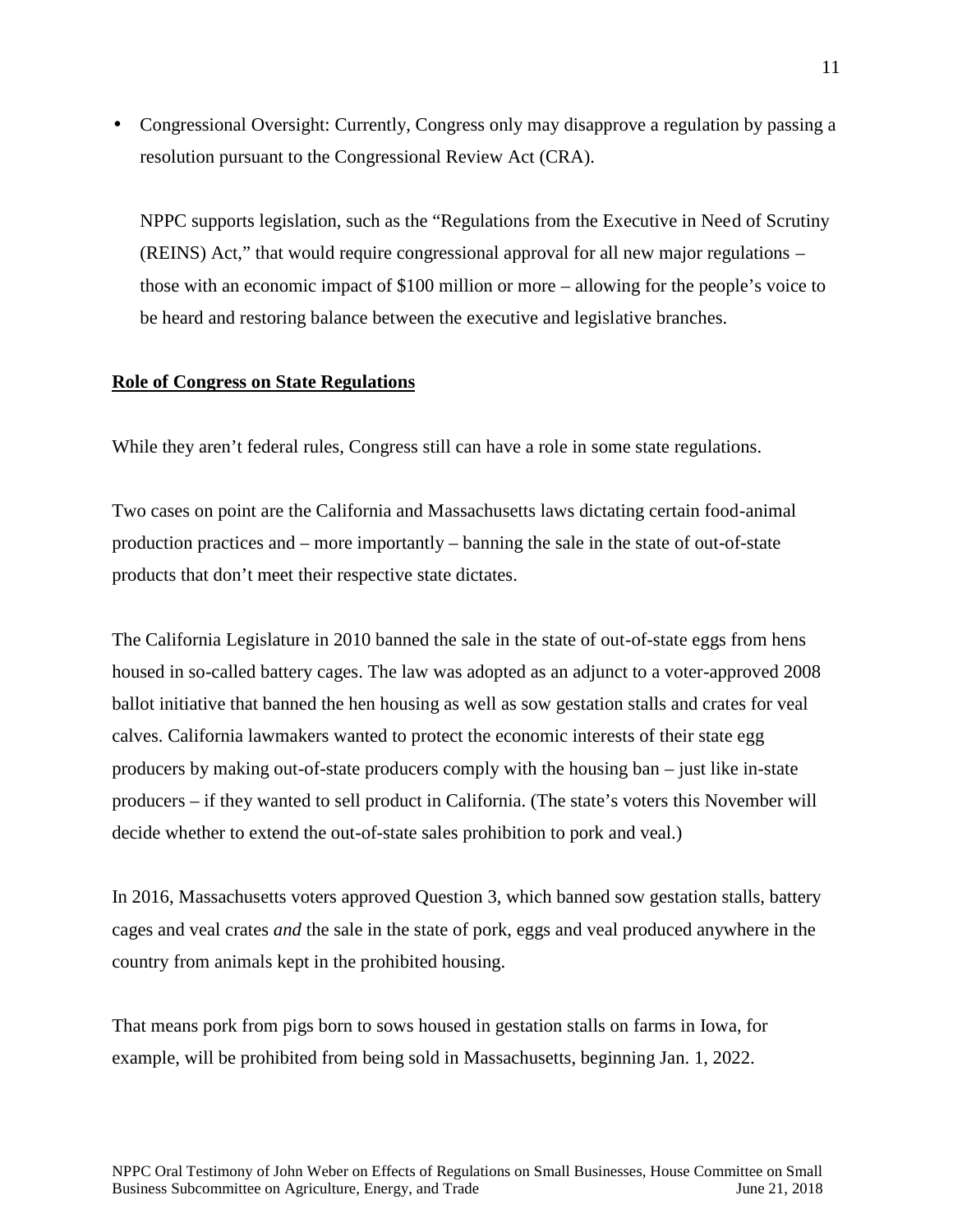Consumers in California already have seen higher prices for eggs.

A January 2016 study conducted by Cornell University economist Harry Kaiser found that California's ban on battery cages and on selling eggs from out-of-state hens housed in such cages resulted in a 49-cent per dozen increase in egg prices. Based on average per capita egg consumption in the United States of 21½ dozen a year, California consumers are spending almost \$14 per person more on eggs or \$70 per year for a household of five because of the ban. While that price increase may not be severe for an average California household, the same can't be said for the poorest households in the state, Kaiser pointed out.

Using the same economic model, Kaiser estimated that Massachusetts' ban would cost the state's consumers \$249 million in higher food prices – \$95 million in higher egg prices and \$154 million in higher pork prices – in just the first year after implementation.

Farmers outside of those states also have been or will be negatively affected by the sales bans. Pork producers in the Midwest who want to continue selling pork in Massachusetts would see an increase in transaction costs. Hog finisher, for example, would need to ensure that weaned pigs are from sows not housed in gestation stalls.

If more states are allowed to regulate agricultural activities outside their borders, such mandates – rather than the free market – could force farmers around the country to abandon their scientifically accepted production practices. That, too, would come with a significant cost to farmers and consumers.

Brian Buhr, professor in applied economics at the University of Minnesota, in a May 2010 study estimated a cost to the pork industry of between almost \$1.9 billion and more than \$3.2 billion to transition to group housing from sow gestation stalls, which currently are used by more than 80 percent of pork producers.

Those conversion costs would raise the price of pork, which in turn would start a cycle of consumers demanding less pork followed by higher prices. Buhr estimated a cost to consumers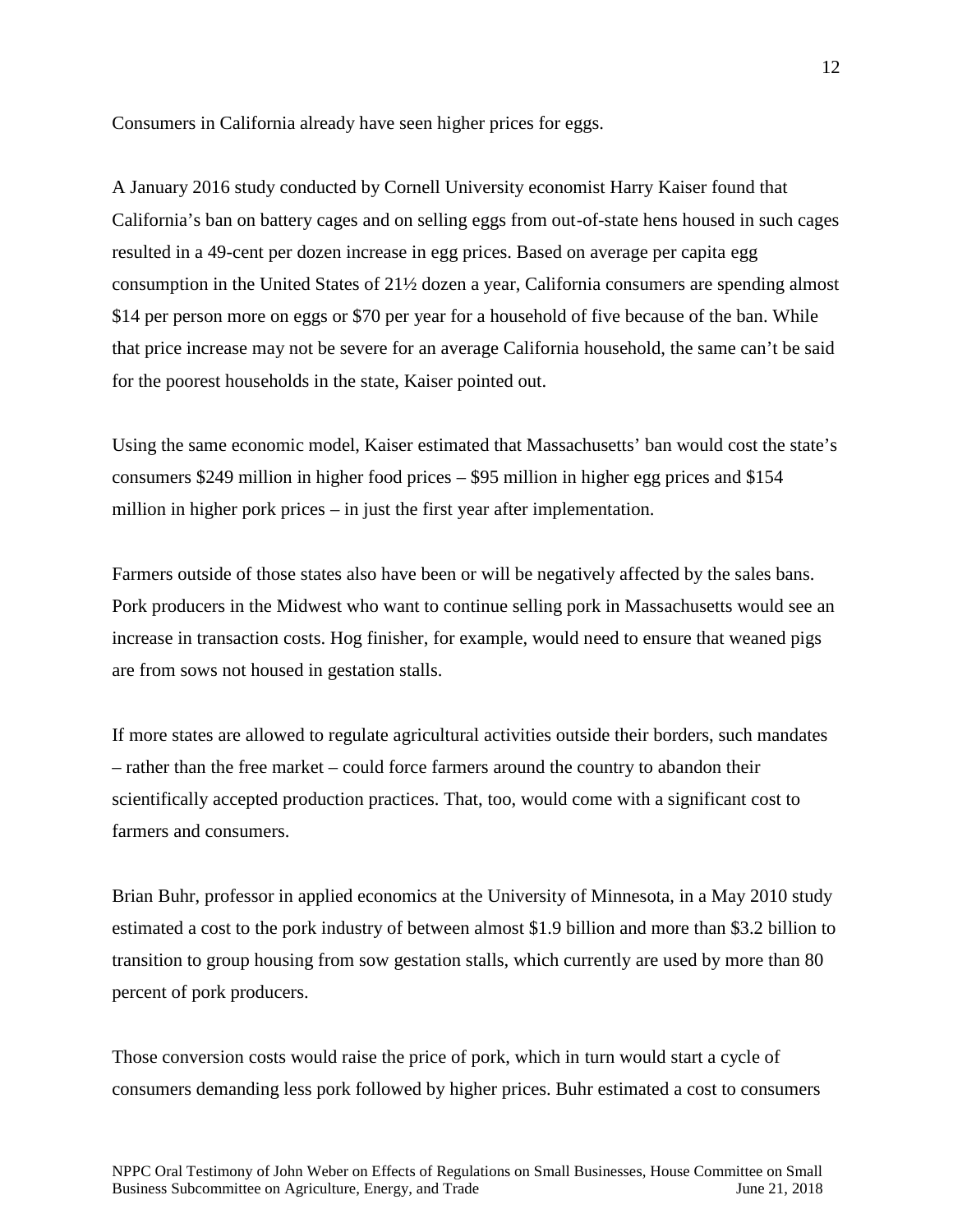of \$5 billion. Undoubtedly, some pork producers would go out of business, thus further reducing the production (supply) of pork and prompting another rise in consumer prices.

(Animal-rights groups not only know this, they count on it to have "market" forces do their dirty work of significantly reducing meat consumption.)

While the states have every right to regulate business and agriculture within their respective borders, they cannot dictate to entities outside of them, and they cannot restrain interstate trade.

Prohibitions on the sale of out-of-state pork from pigs born to sows housed in gestation stalls clearly is a restraint of interstate commerce and, therefore, a violation of the U.S. Constitution's Article I., Section 8, Clause 3 – the Commerce Clause.

The Constitution grants Congress plenary power over interstate commerce, with the Commerce Clause operating as a check on the legislative powers of the states to regulate the economy.

NPPC supports legislation to help reign in states' restraint of interstate commerce – even if unintended – and prevent a patchwork of state laws and regulations affecting the scientifically accepted production practices of livestock farmers.

#### **Conclusion**

One of NPPC's missions for hog farmers is to ensure that federal regulations are reasonable. As previously stated, that means they should be based on sound science and/or analyses – including cost-benefit analyses – be practical to implement and cost effective and address actual problems that need solutions. (As economist Milton Friedman said: "One of the great mistakes is to judge policies and programs by their intentions rather than their results.")

This Congress and the Trump administration have done a good job of starting to reign in the federal Leviathan, with the White House rescinding several burdensome rules and directing